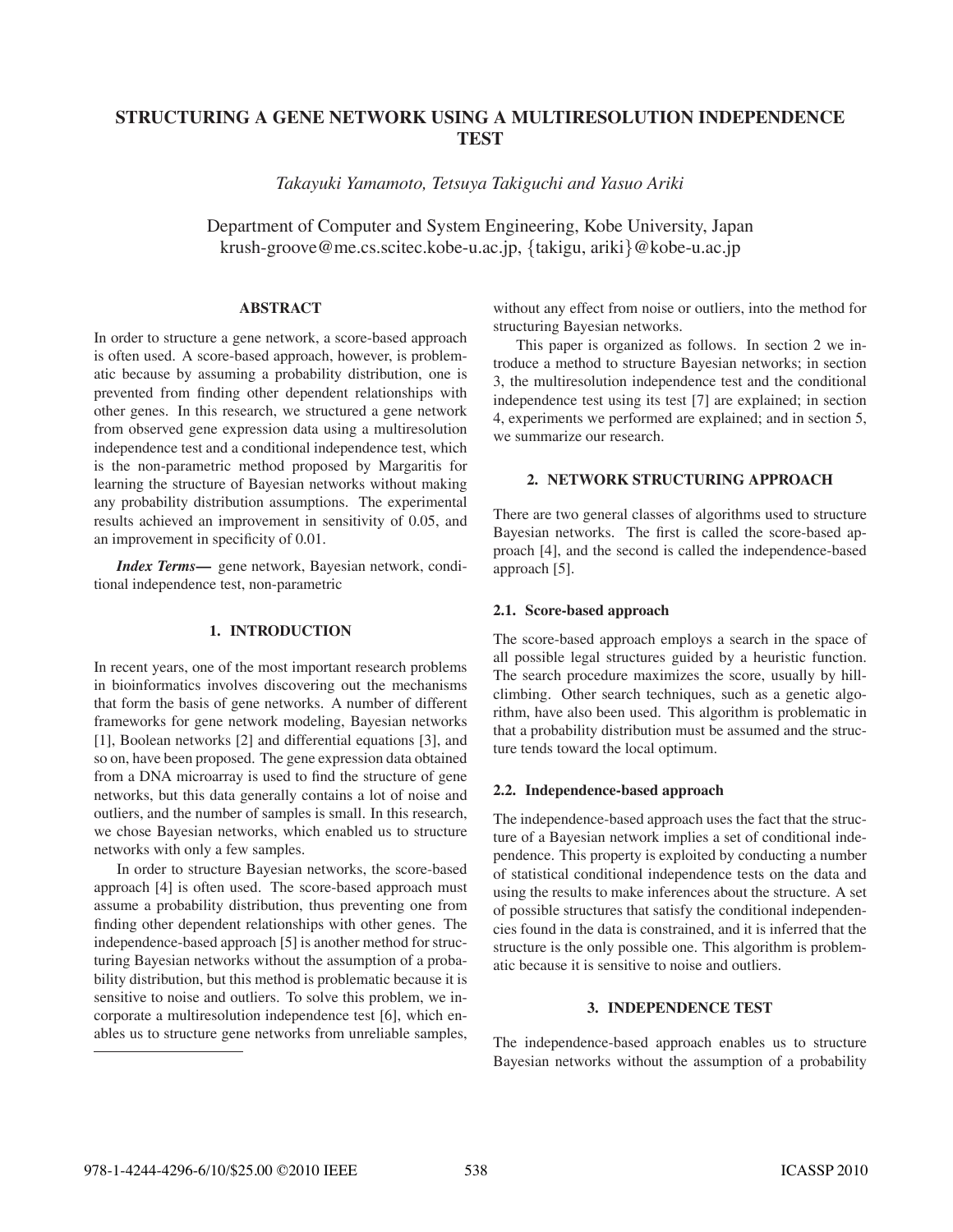distribution, but this method is sensitive to noise and outliers. To solve this problem, we use a multiresolution independence test and a conditional independence test that makes us of the multiresolution independence test.

#### **3.1. Multiresolution independence test**

First, we describe the case for testing independence at a single, fixed resolution. We denote the resolution as  $R \equiv I \times J$ , and divide the scatter plot of variables X and Y into  $I \times$ J domains. Also, we denote the counts of each domain as  $c_1, \dots, c_K, K \equiv IJ$ , the sample size of data set as N, the probability of each cell as  $p_1, \dots, p_K$ , and the set of grid boundaries along the axes as  $B_R$ . The probability of the data set **D** is the likelihood of the cell counts, namely,

$$
Pr(\mathbf{D}|p_{1\cdots K}, \mathbf{B}_{R}, R) = N! \prod_{k=1}^{K} \frac{p_{k}^{c_{k}}}{c_{k}!}
$$
 (1)

Since the parameter  $p_k$  is unknown, we use a prior distribution  $Pr(p_1...K)$  to cover for parameter  $p_k$ . We choose the Dirichlet distribution, which is conjugated prior to the multinomial, as a prior distribution.

$$
Pr(p_{1\cdots K}) = \Gamma(\gamma) \prod_{k=1}^{K} \frac{p_k^{\gamma_k - 1}}{\Gamma(\gamma_k)}.
$$
 (2)

where  $\gamma = \sum_{k=1}^{K} \gamma_k$  and  $\Gamma(x)$  is the gamma function. The positive numbers  $\gamma_{1\cdots K}$  of this distribution are its hyperparameters. Given Eq.  $(1)$ ,  $(2)$ , we get

$$
Pr(\mathbf{D}) = \int Pr(\mathbf{D}|p_{1\cdots K}) Pr(p_{1\cdots K}) dp_{1\cdots K}
$$

$$
= \frac{\Gamma(\gamma)}{\Gamma(\gamma + N)} \prod_{k=1}^{K} \frac{\Gamma(\gamma_k + c_k)}{\Gamma(\gamma_k)} \tag{3}
$$

When assuming that our data have been produced by one of two classes of models, one representing independence  $(M_I)$ and one not  $(M_{\neg I})$ , we get

$$
Pr(\mathbf{D}) = Pr(\mathbf{D}|M_I)Pr(M_I) + Pr(\mathbf{D}|M_{\neg I})Pr(M_{\neg I}).
$$
\n(4)

We denote model  $M_I$ 's prior probability as  $Pr(M_I) \equiv \rho$ , and  $M_{\neg I}$ 's prior probability as  $Pr(M_{\neg I})=1 - \rho$ . Eq. (4) is transformed by Bayes' theorem to get

$$
Pr(M_I | \mathbf{D}) = 1 / \left[ 1 + \frac{1 - \rho}{\rho} \frac{Pr(\mathbf{D}|M_{\neg I})}{Pr(\mathbf{D}|M_I)} \right].
$$
 (5)

The  $Pr(\mathbf{D} \mid M_{\neg I})$  of the dependent model that contains  $IJ$ parameters is given by Eq. (6),

$$
Pr(\mathbf{D}|M_{\neg I}) = \frac{\Gamma(\gamma)}{\Gamma(\gamma+N)} \prod_{k=1}^{K} \frac{\Gamma(\gamma_k + c_k)}{\Gamma(\gamma_k)}
$$
  
\n
$$
\equiv \mathbf{\Upsilon}(\mathbf{C}_K, \gamma_K).
$$
 (6)

For the independent model, we assume two multinomial distributions, one each along the  $X$  and  $Y$  axes, that contain  $J$ and  $I$  parameters, respectively. The data likelihood is given by Eq. (7).

$$
Pr(\mathbf{D}|M_I) = \frac{\Gamma(\alpha)}{\Gamma(\alpha+N)} \prod_{i=1}^{I} \frac{\Gamma(\alpha_i + c_i)}{\Gamma(\alpha_i)}
$$
  
 
$$
\times \frac{\Gamma(\beta)}{\Gamma(\beta+N)} \prod_{j=1}^{J} \frac{\Gamma(\beta_j + c_j)}{\Gamma(\beta_j)}
$$
  
\n
$$
\equiv \mathbf{\Upsilon}(\mathbf{C}_I, \alpha_I) \mathbf{\Upsilon}(\mathbf{C}_J, \beta_J) \tag{7}
$$

In Eq. (6) and (7),  $\alpha = \sum_{i=1}^{I} \alpha_i$ ,  $\beta = \sum_{j=1}^{J} \beta_j$ , and  $\gamma =$  $\sum_{k=1}^{K} \gamma_k$ . Assuming the Dirichlet distribution is uniform, we choose  $\alpha_i = \beta_j = \gamma_k = 1$  for all i, j, k. Given Eq. (5), (6) and (7), we get the formula for the posterior probability of independence at resolution R.

$$
Pr(M_I|\mathbf{D}) = 1/\left[1 + \frac{(1-\rho)\Upsilon(\mathbf{C}_K, \gamma_K)}{\rho \Upsilon(\mathbf{C}_I, \alpha_I)\Upsilon(\mathbf{C}_J, \beta_J)}\right]
$$
(8)

Then, we employ a Bayesian approach and average over the possible choices, weighted by their posterior.

$$
Pr(M_I|R_{max}, \mathbf{D}) = \int Pr(M_I|\mathbf{B}_R, R_{max}, \mathbf{D})
$$

$$
Pr(\mathbf{B}_{R_{max}}|R_{max}, \mathbf{D})d\mathbf{B}_{R_{max}} \qquad (9)
$$

To compute the inner integral, we should ideally average over all possible histogram boundary placements along the  $X$  and Y axes. We assume a uniform prior distribution  $Pr(\mathbf{B}_R | R)$ over the grid boundary placement.

### **3.2. Conditional independence test**

Our procedure for testing for the conditional independence of X and Y given Z can be summarized in the following three steps:

- 1. Subdivide the  $Z$  axis into  $m$  bins resulting in a partition of the data set **D** of size N into  $D_1, D_2, \cdots D_m$ .
- 2. Measure the conditional independence in each bin by performing an independence test for  $X$  and  $Y$  $(Pr(M_I | D))$ , using the multiresolution independence test.
- 3. Combine the conditional independence from each bin into a single number.

In these steps, the basis of testing for conditional independence in each bin and the algorithm of testing for conditional independence, called the recursive-median algorithm, are described below.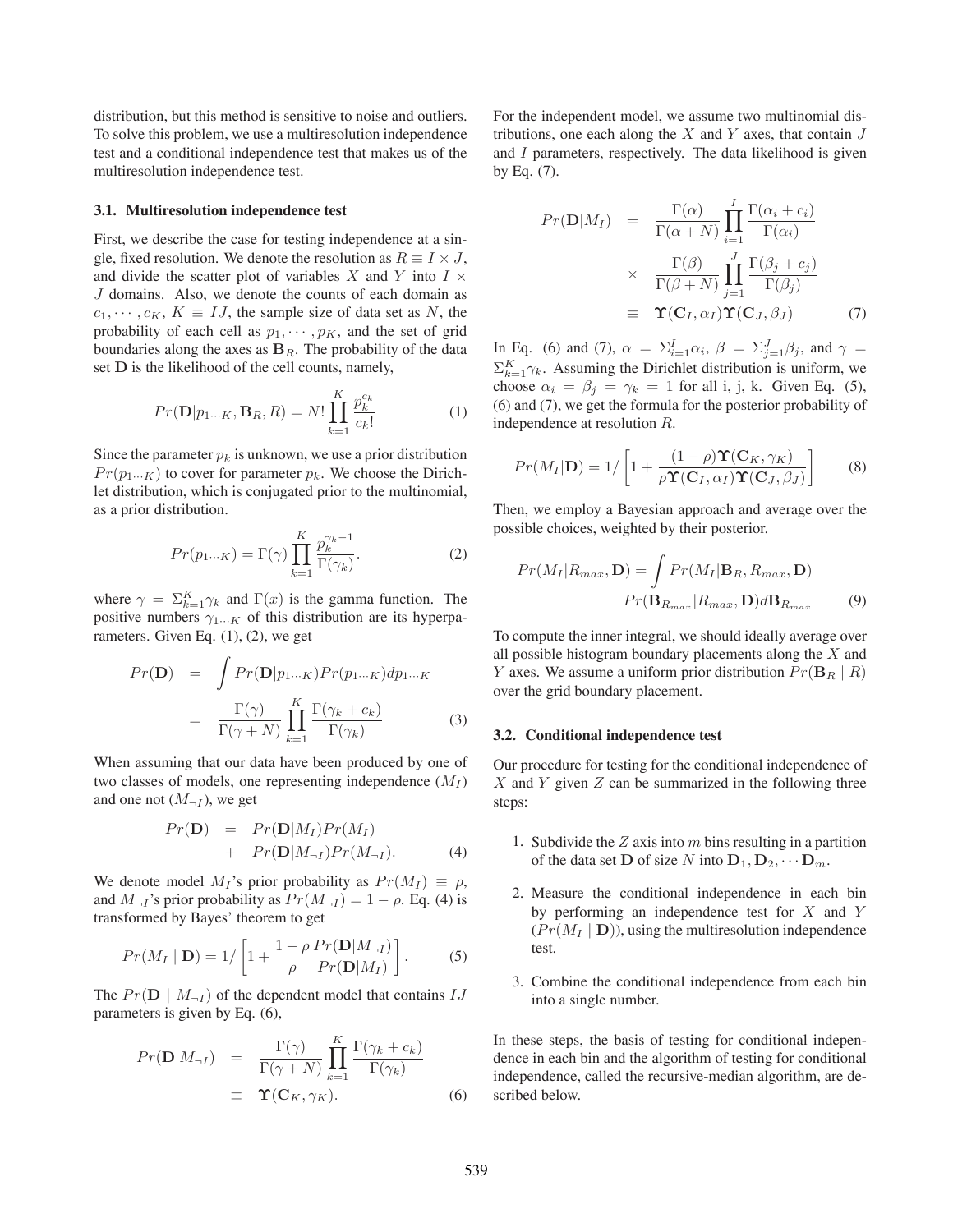### *3.2.1. Testing for conditional independence in each bin*

**Theorem 1** If( $\{X, Y\} \perp Z$ ), then  $(X \perp Y \mid Z)$  if and only if  $(X \perp Y)$ .

We can use the above theorem as follows. If  $Pr({X, Y} \perp$  $Z | D_i$  = 1, the conditional independence of X and Y given Z is the same as  $Pr(X \perp Y | D_i)$ , according to the theorem. If  $Pr({X, Y} \perp Z | D_i) = 0$ , nothing can be said about the conditional independence of  $X$  and  $Y$  given Z without actually conducting a conditional test. This is because the distribution of  $\{X, Y\}$  is certain to change with Z within the bin, making the theorem inapplicable. Therefore, in this case, the posterior is taken equal to the prior probability  $Pr(X \perp Y | Z, D_i) = \rho = 0.5$ . From the above fact, denoting  $({X, Y} \perp Z) \equiv U, (X \perp Y) \equiv I, (X \perp Y | Z) \equiv CI,$ using the theorem of total probability,  $Pr(CI | D_i)$  is:

$$
Pr(Cl|\mathbf{D}_i) = Pr(Cl|U, \mathbf{D}_i)Pr(U|\mathbf{D}_i) + Pr(Cl|\neg U, \mathbf{D}_i)Pr(\neg U||\mathbf{D}_i) = Pr(I|\mathbf{D}_i)Pr(U|\mathbf{D}_i) + \rho(1 - Pr(U|\mathbf{D}_i))
$$
(10)

This test can be used for both  $Pr(U | D_i)$  and  $Pr(I | D_i)$ since they are not conditional. Therefore, we now have a way of estimating the posterior probability of conditional independence from the results of two unconditional independence tests, in each bin of a given discretization of the Z-axis.

### *3.2.2. Recursive-median algorithm*

The recursive-median algorithm is shown in Fig. 1. The names of variables  $X$ ,  $Y$  and  $Z$  and a data set **D** are input into the algorithm. It starts by calculating the measure of posterior probability of independence  $I$  and  $U$  using a single interval along the Z-axis that contains the entire data set. It then splits the data set along the Z-axis at the median, producing two non-overlapping intervals containing the same number of points and recursively calculates the above process for each of the two subsets. When only one point remains, the recursion reaches its base case. In this case, 0.5 is returned both for I and U, since both the independent and dependent model are supported by the single data point equally well. The recursive calculation results,  $I_1$ ,  $I_2$  and  $U_1$ ,  $U_2$  are then combined into  $I'$  and  $U'$ . At the end of the run on the entire data set, the returned value of  $U$  can be discarded or used as a measure of confidence in the main result, if desired. We conclude conditional independence if and only if  $I/\rho \geq 1$ .

## **4. EXPERIMENTS**

We structured a gene network from the observed gene expression data of a yeast cell cycle obtained from GEO (Gene Expression Omnibus). We use only genes on the cell cycle pathway (Fig. 2) in KEGG (Kyoto Encyclopedia of Genes  $(I, U)$  = Recursive-Median  $(X, Y, Z, D)$ 

if 
$$
|D| \le 1
$$
  
\nreturn (0.5, 0.5)  
\n $U = Pr({X, Y} \perp Z | D)$   
\n $I = Pr(X \perp Y | D) \times U + \rho \times (1 - U)$   
\n $z^* = median(D, Z)$   
\n $D_1 = \{ \text{ points } j \text{ of } D \text{ such that } z_j \le z^* \}$   
\n $D_2 = \{ \text{ points } j \text{ of } D \text{ such that } z_j > z^* \}$   
\n $(I_1, U_1) = \text{Recursive-Median } (X, Y, Z, D_1)$   
\n $(I_2, U_2) = \text{Recursive-Median } (X, Y, Z, D_2)$   
\n $f_1 = (z^* - z_{min})/(z_{max} - z_{min})$   
\n $f_2 = (z_{max} - z^*)/(z_{max} - z_{min})$   
\n $I' = exp(f_1 \ln I_1 + f_2 \ln I_2)$   
\n $U' = exp(f_1 \ln U_1 + f_2 \ln U_2)$   
\nif  $U > U'$   
\nreturn (0.5, 0.5)  
\nelse  
\nreturn (0.5, 0.5)

**Fig. 1**. The recursive-median algorithm

and Genomes) Database. The score-based approach, the independence-based approach, and the independence-based approach using the multiresolution independence test (the network structured by this method is shown in Fig. 3.) were used for the method to structure a gene network and these methods were compared (Fig. 4) based on sensitivity (the number of correctly achieved edges divided by the number of target edges) and specificity (the number of correctly achieved non-edges divided by the number of target nonedges). We used hill-climbing for the score-based approach's search method, a Bayesian information criterion (BIC) for the score-based approach's score, and the correlation coefficient for the independence-based approach's independence. In Fig. 4, the blue bar denotes the results of the score-based approach, the red bar denotes the results of the independencebased approach, and the green bar denotes the results of the independence-based approach using the multiresolution independence test.

Based on the results, the sensitivity and specificity of the independence-based approach using the multiresolution independence test achieved the highest value. These results indicate that the multiresolution independence test enables us to structure gene networks from unreliable samples without effect of noise or outliers.

### **5. SUMMARY**

We incorporated a multiresolution independence test into the method used to structure a Bayesian network, structured a